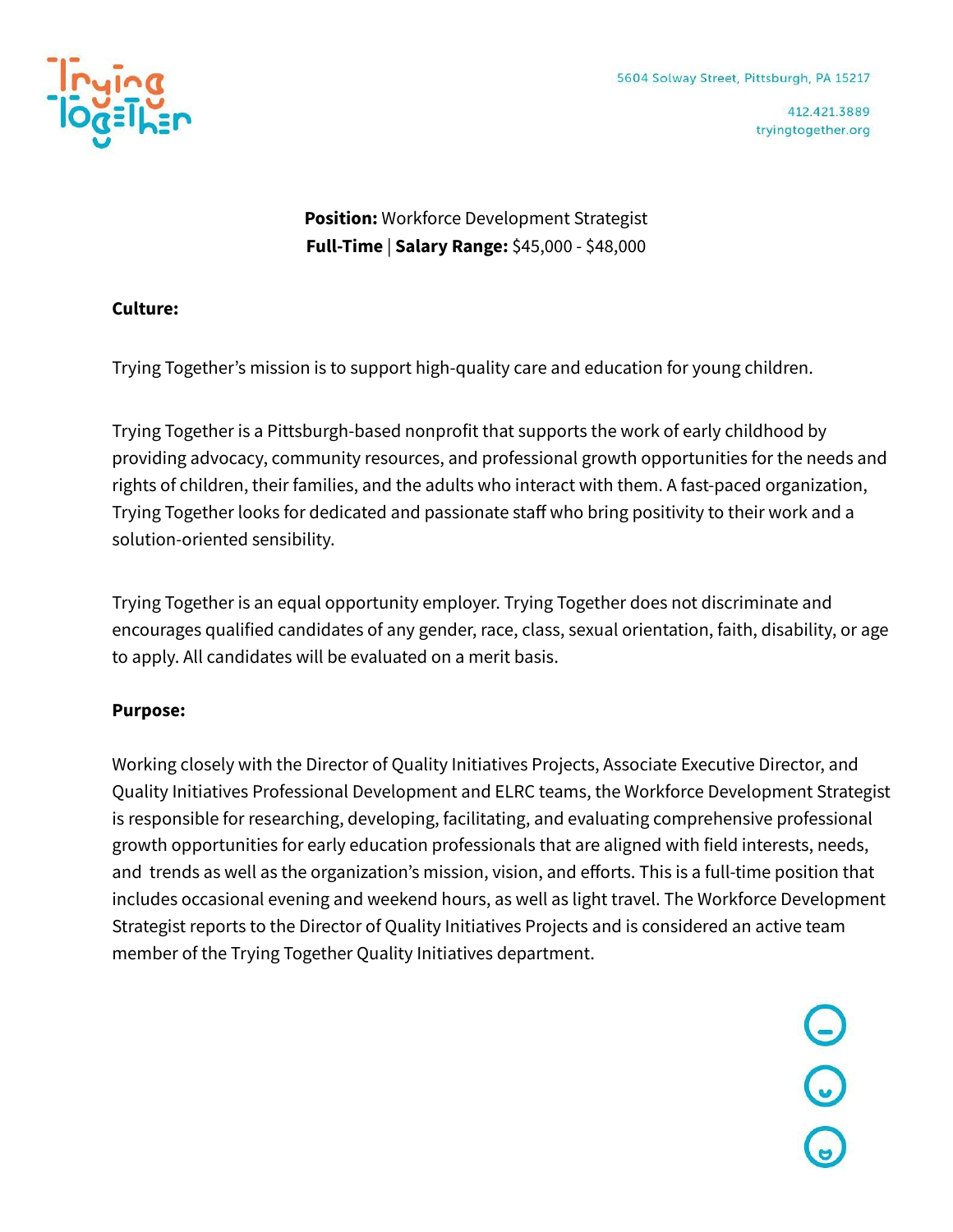

0<br>0<br>0

### **Responsibilities:**

- Oversee the development, coordination, facilitation, and evaluation of sequential, Trying Together workforce professional learning opportunities for early educators, such as the Child Development Associate credential (initial and renewal) and workforce Apprenticeship. The facilitation of such opportunities includes professional development coursework as well as participant and program coaching and mentoring.
- Be familiar with and assist in the coordination of professional development participants' access to T.E.A.C.H., the PA CDA voucher system, PASSHE PDO, and other available professional development resources.
- Develop, facilitate, and evaluate professional development opportunities for early learning professionals and stakeholders on relevant topics that meet the needs of the field, including but not limited to: developmentally appropriate practice, child development, family-child program relationships, and professionalism within early learning programs.
- Aide in the reflection and evaluation of projects and programs, working directly with other team members. This process will work to ensure that Trying Together programs and resources pertain to the mission and vision of the organization and more importantly reflect the needs and interests of the communities at large.
- Support the Trying Together Coaching and Mentoring efforts of the Southwestern Pennsylvania ECE Apprenticeship Program. Maintain all coach and apprentice documentation, support apprentice and mentor registration and progress, and track apprentice on-the-job learning competencies.
- Support regional apprenticeship efforts in conjunction with the SW ECE Apprenticeship program partners. Support may include employer technical assistance, industry partnership initiatives, and collaborative efforts with institutions of higher education, the state PDO Coordinator, and PD Department of Labor staff.
- Collaborate and work with other Quality Initiatives team members, consultants, and volunteers, as well as Trying Together staff. The Workforce Development Strategist will participate in organizational team and all-staff meetings as well as may be asked to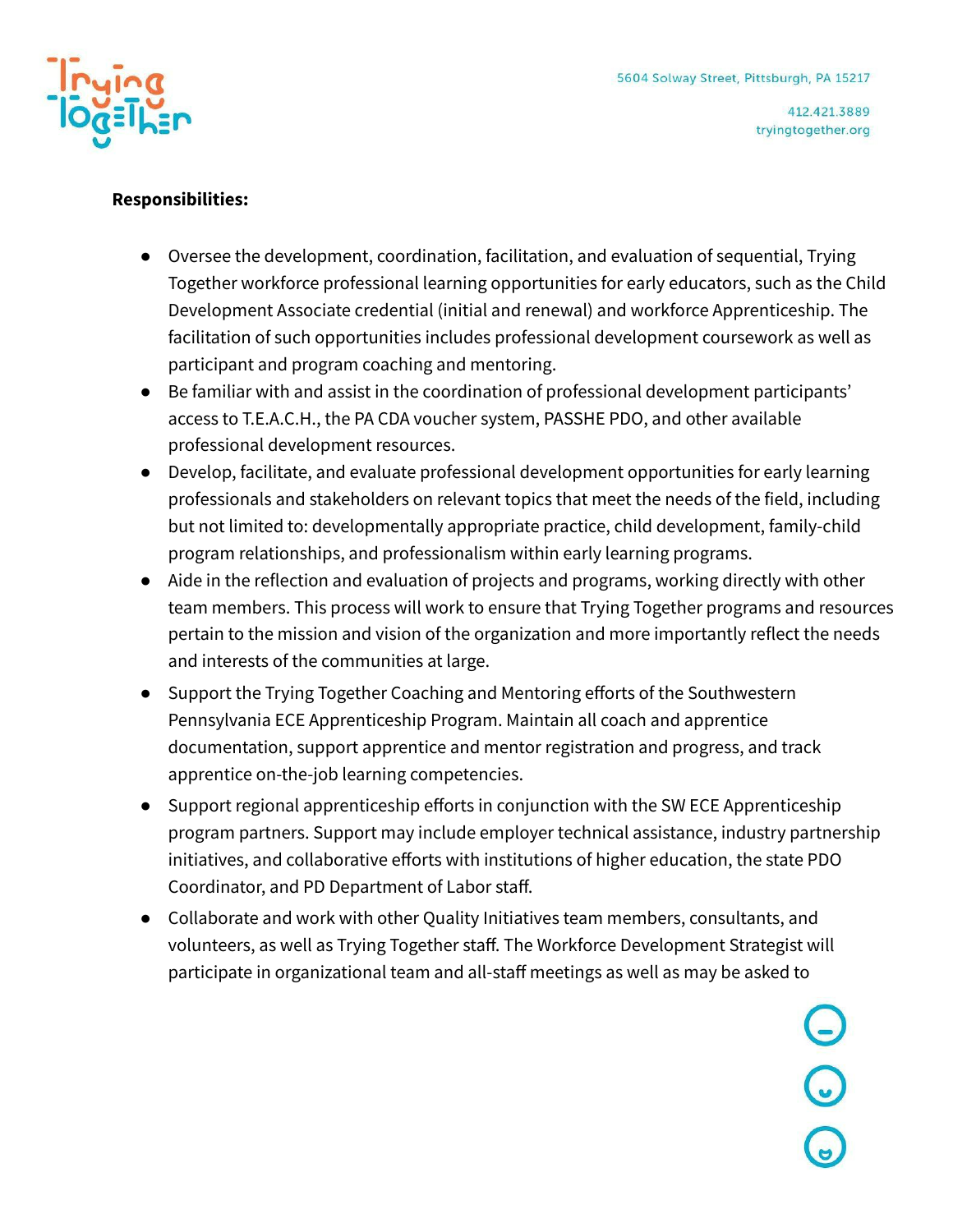

412.421.3889 tryingtogether.org

0<br>0<br>0

participate in other organizational initiatives that relate to the Workforce Development Strategist's current work efforts and responsibilities.

- Be familiar with and oversee the support of early learning programs seeking national accreditation (NAEYC, NECPA, NAFCC).
- Complete on site, face-to-face program visits offering support and strategies for continuous quality improvement.
- Consistently use the NeonCRM platform to build relationships with constituents, record data that measure project performance, and support continuous quality improvement in the organization's resources and services.
- Commitment to racial equity and inclusion and a willingness to do the ongoing personal work to bring about a more just society.

# **Qualifications:**

- Bachelor's Degree in Early Childhood Education or related field (with a minimum of six early education credits). A Master's degree is highly preferred.
- Experience in public speaking, particularly in the provision of professional learning utilizing adult learning principles.
- A current PA Quality Assurance System (PQAS) instructor certification is highly preferred.
- Is familiar with and has experience in developing and facilitating professional development opportunities including coursework for the Child Development Associate credential.
- Has experience in developing individualized education plans for early educators as well as appropriately assisting, coaching, and mentoring educators through the completion of such plans. Workforce apprenticeship knowledge and experience is highly preferred.
- Has experience in supporting early learning programs in the continuous professional development of program staff; program leadership experience is highly preferred.
- Has experience as or working with home-based child care providers.
- Is familiar with various educational professional development frameworks and standards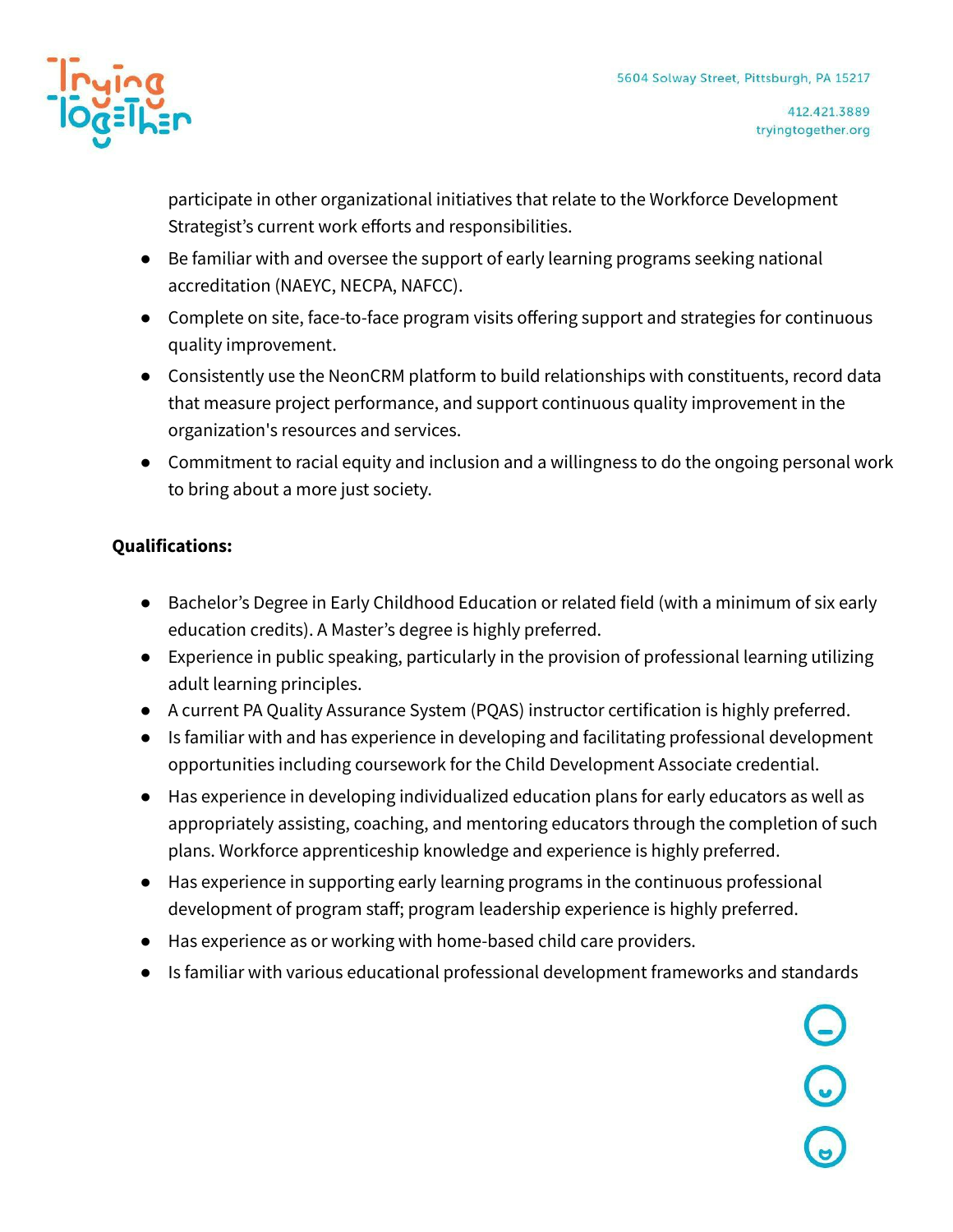

412.421.3889 tryingtogether.org

00<br>0

such as: *The Pennsylvania Core Knowledge Competencies; Coaching Powerful Interactions; The Early Childhood Mentoring Curriculum; The Danielson Framework for Teaching;* and the *NAEYC Standards for Programs Preparing Early Childhood Professionals.*

- Is familiar and has experience with Pennsylvania Keystone STARS, Head Start, NAEYC Performance Standards, and PA Early Learning Standards.
- Has effective organizational skills, with the ability to multi-task and pay attention to detail.
- Has strong oral and written communication skills; public speaking expertise is required.
- Maintains confidentiality and values the notion of respect among colleagues.
- The Workforce Development Strategist will be required to abide by the NAEYC Code of Ethical Conduct for Early Childhood Professionals.
- Is flexible and open to quick changes being made to better meet the needs of program and project audiences as well as perform other duties to support Trying Together efforts, as assigned.
- Has the ability to ask questions whenever unclear about a concept, task, or activity.
- Is able to travel throughout the region in order to attend meetings, visit early education facilities, and perform other duties to support Trying Together efforts, as assigned.
- Is familiar with and has the ability to manipulate typical organizational technology.

# **Required Clearances:**

- Clean Act 33 Child Abuse Clearance.
- Clean Act 34 PA State Police Clearance.
- Clean Act 73 Federal Criminal History Clearance.
- National Sex Offender Registry (NSOR) Verification.